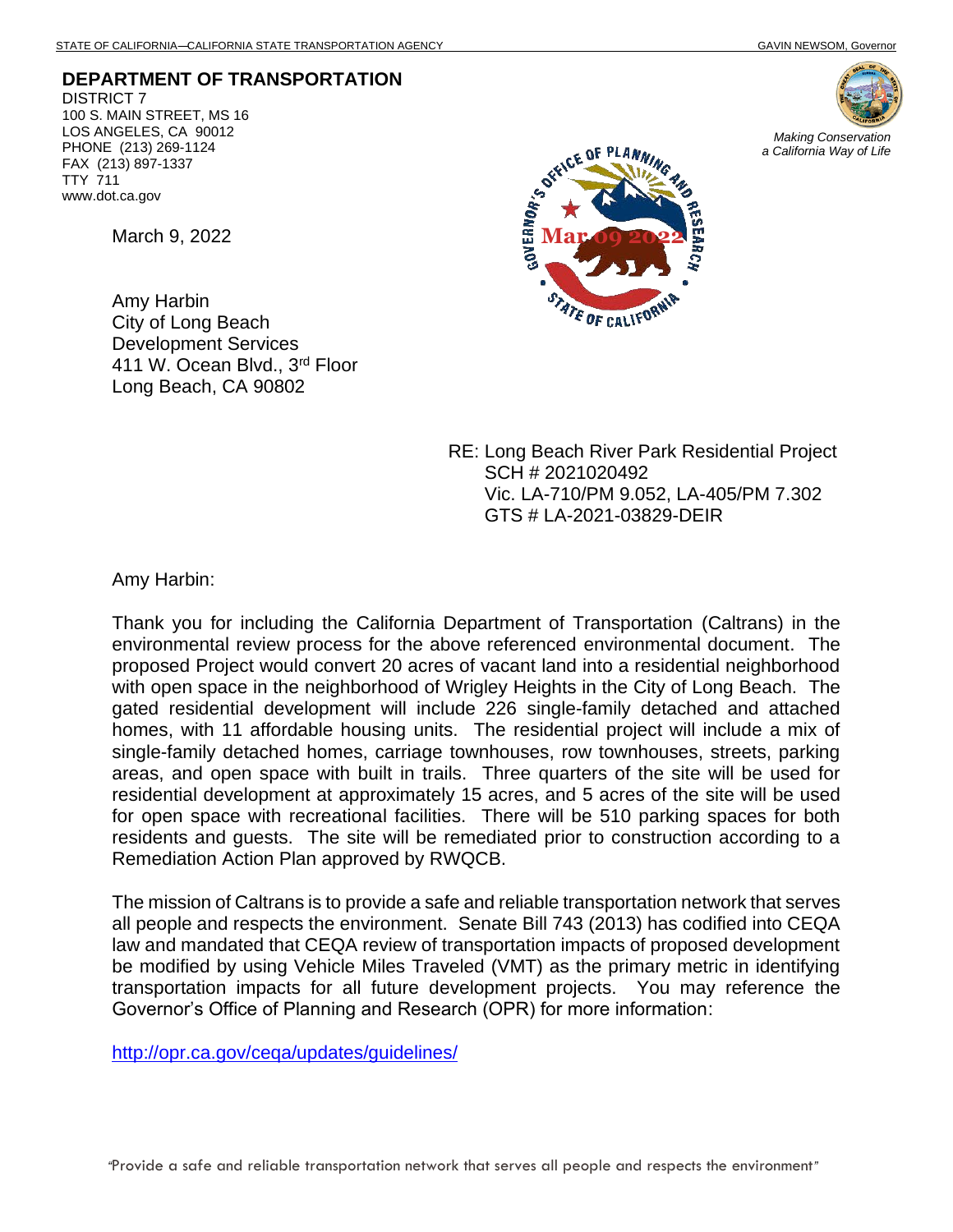Amy Harbin March 9, 2022 Page 2 of 4

> As a reminder, VMT is the standard transportation analysis metric in CEQA for land use projects after July 1, 2020, which is the statewide implementation date.

> Caltrans is aware of challenges that the region faces in identifying viable solutions to alleviating congestion on State and Local facilities. With limited room to expand vehicular capacity, all future developments should incorporate multi-modal and complete streets transportation elements that will actively promote alternatives to car use and better manage existing parking assets. Prioritizing and allocating space to efficient modes of travel such as bicycling and public transit can allow streets to transport more people in a fixed amount of right-of-way.

> Caltrans supports the implementation of complete streets and pedestrian safety measures such as road diets and other traffic calming measures. Please note the Federal Highway Administration (FHWA) recognizes the road diet treatment as a proven safety countermeasure, and the cost of a road diet can be significantly reduced if implemented in tandem with routine street resurfacing. Overall, the environmental report should ensure all modes are served well by planning and development activities. This includes reducing single occupancy vehicle trips, ensuring safety, reducing vehicle miles traveled, supporting accessibility, and reducing greenhouse gas emissions.

> For this project, we encourage the Lead Agency to evaluate the potential of Transportation Demand Management (TDM) strategies and Intelligent Transportation System (ITS) applications in order to better manage the transportation network, as well as transit service and bicycle or pedestrian connectivity improvements. For additional TDM options, please refer to the Federal Highway Administration's *Integrating Demand Management into the Transportation Planning Process: A Desk Reference (Chapter 8).* This reference is available online at:

<http://www.ops.fhwa.dot.gov/publications/fhwahop12035/fhwahop12035.pdf>

You can also refer to the 2010 *Quantifying Greenhouse Gas Mitigation Measures* report by the California Air Pollution Control Officers Association (CAPCOA), which is available online at:

[http://www.capcoa.org/wp-content/uploads/2010/11/CAPCOA-Quantification-Report-9-](http://www.capcoa.org/wp-content/uploads/2010/11/CAPCOA-Quantification-Report-9-14-Final.pdf) [14-Final.pdf](http://www.capcoa.org/wp-content/uploads/2010/11/CAPCOA-Quantification-Report-9-14-Final.pdf)

Since the Project VMT metric (10.2) is less than the significance threshold (11.8), the Project is presumed to create a less than significant VMT impact and no further VMT analysis is required. The Project has the following characteristics that make it perform well from a VMT impact analysis perspective: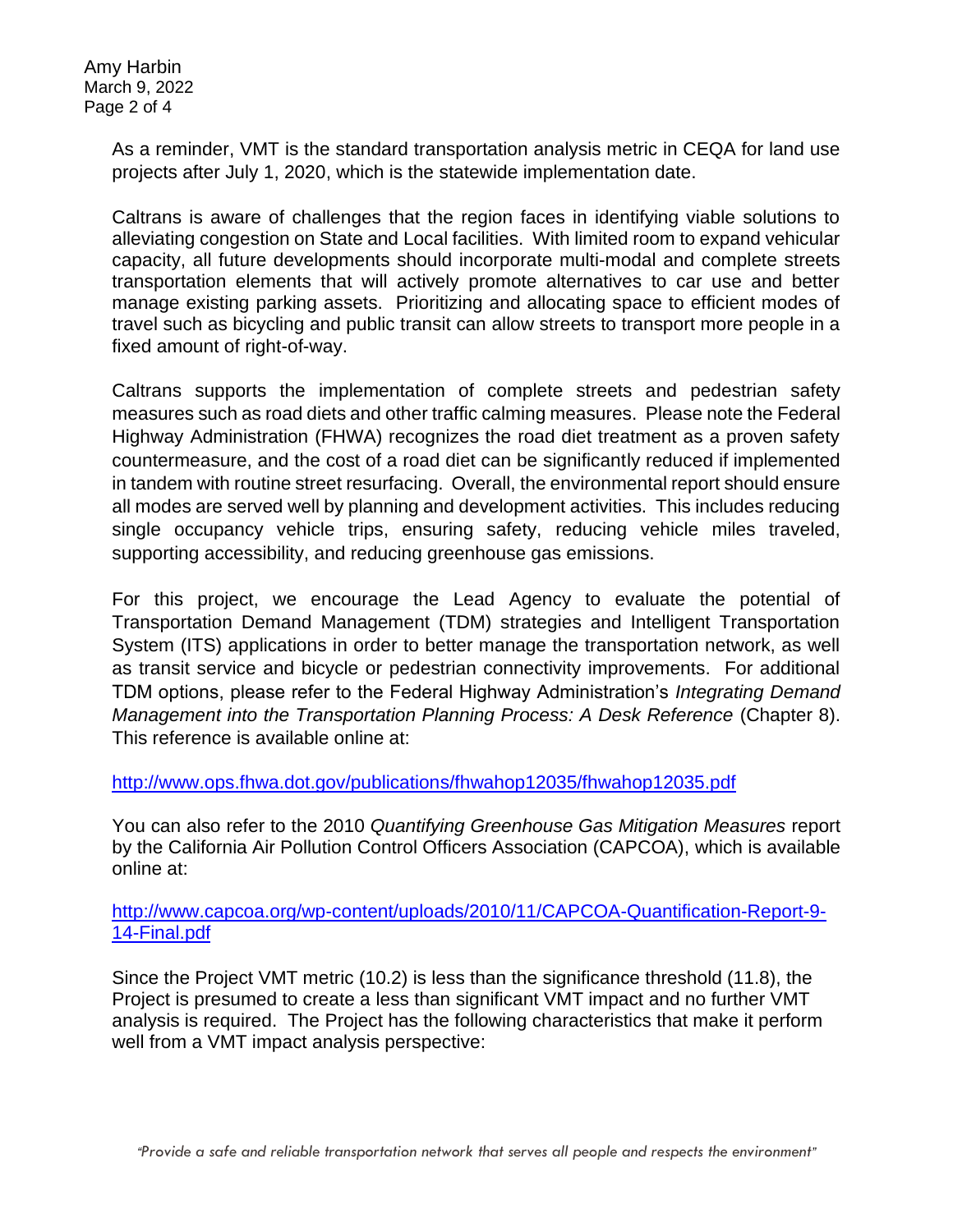- 1. The proposed residential land use matches the surrounding land uses of singlefamily and multifamily housing;
- 2. The Project's proximity to the Wardlow Metro light-rail station;
- 3. The inclusion of affordable housing units; &
- 4. The traffic analysis zone is already a borderline low-VMT area based on the City's VMT mapping.

Given the above finding of less than significant Project VMT impact, the identification of mitigation measures is not required at this time. However, a post-development VMT analysis with all mitigation measures should be prepared for monitoring purpose and for future project thresholds in the area. Additional mitigation measure should be implemented when the post-development VMT analysis discloses any traffic significant impact.

Caltrans concurs that "the Project features, location, and design generally support multimodal transportation options and would be consistent with policies, plans, and programs that support alternative transportation, including the *Mobility Element 2035*, the *Housing Element* and the *Safe Streets Action Plan*. The Project features are intended to minimize impacts to the public right-of-way and enhance the user experience by integrating multimodal transportation options, including on-site pedestrian infrastructure and trails to the 4.81 acres of dedicated open space north of the developed site area. The Project would encourage bicycle use to and from the Project Site by providing bicycle parking in accordance with the City requirements and in proximity to existing bicycle facilities along Wardlow Road, as well as future planned bicycle facilities within the vicinity of the Project, including along Magnolia Avenue south of Wardlow Road. The Project would encourage pedestrian and bicyclist activity because it concentrates the development near public transit, which provides residences and visitors access to the site that can be conveniently accessed by walking, biking, or taking transit. The Project would also accommodate pedestrian activity with its access locations and open space, which would be designed to City standards to provide adequate sight distance and pedestrian movement controls that would meet the City's requirements to protect pedestrian safety. The Project design and features would not substantially increase hazards, conflicts, or preclude City action to fulfill or implement projects associated with these networks and will contribute to overall walkability through enhancements to the Project Site and streetscape."

California statues do not legally entitle owners of property who are building adjacent to or near freeways to any noise mitigation program funded by the State. Any necessary improvements to with new soundwalls are the sole responsibility of the property owner. The property owner is not entitled to any State sponsored soundwalls mitigation funding programs. We request that developers and prospective owners/occupants be made aware of this, and that the City exercise its powers and responsibility to minimize the impacts of freeway vehicle noise.